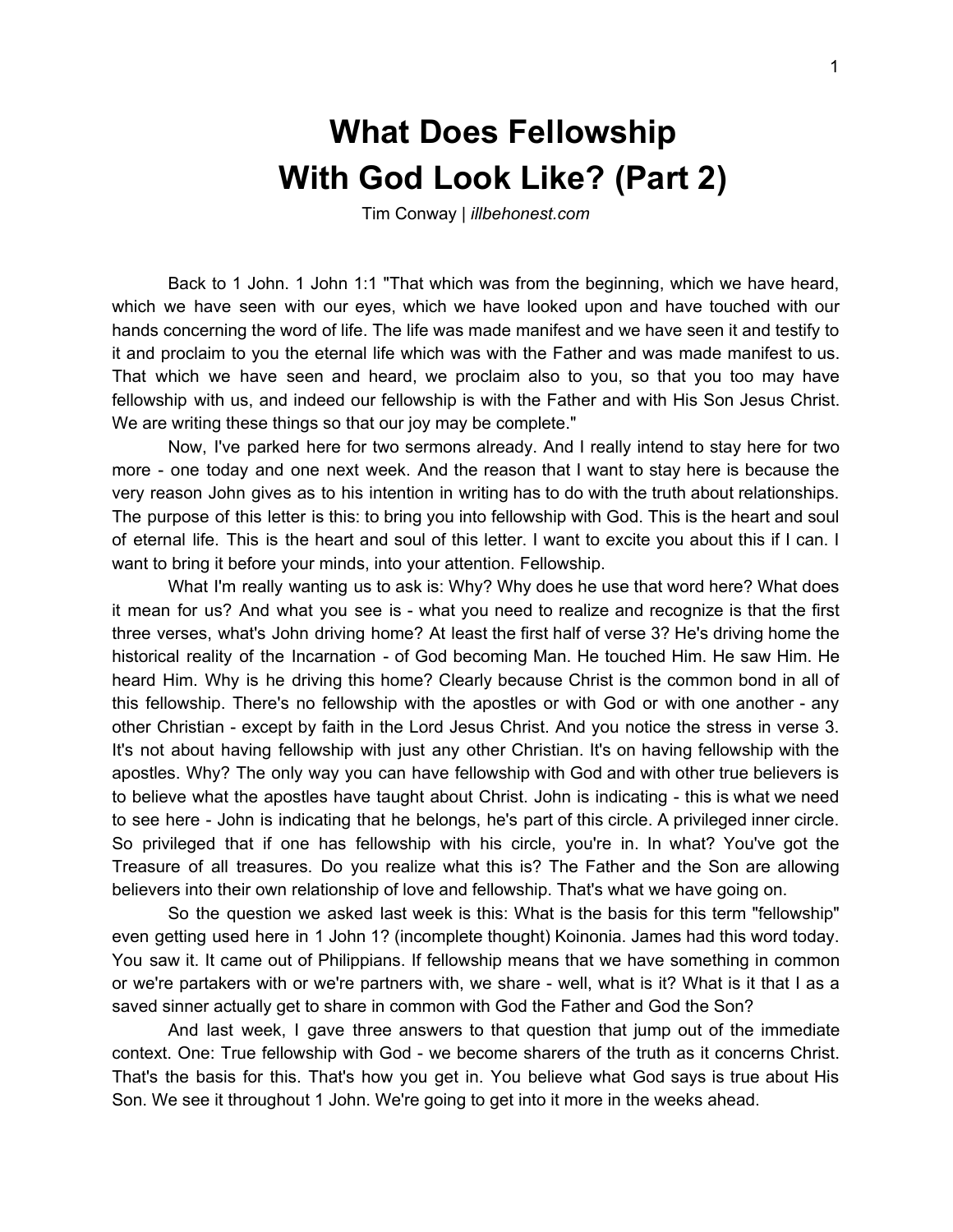The second thing I hit on is true fellowship with God involves sharing the truth about myself. And one of the things there primary to 1 John 1 is that I'm sharing God's ideas about me and my sin. I've been brought into that circle where I see myself how God sees me and I see my sin the way God sees me. And so I don't say that I don't have any sin. And I confess my sin. We saw that.

The third thing I brought in had to do with v. 5-6. "This is the message we have heard about Him and proclaim to you that God is light." So if you have fellowship with Him, you share His light with Him, so much so that we walk in the light if that light has been shared with us, as He is in the light, and we have fellowship with one another. We have fellowship in this circle. So those were the first three things that I dealt with. The truth concerning the Son, the truth concerning us, and the fact that we become imitators of Him. We walk in the light.

Well, this week, I want to continue and look at three more glorious realities that John specifically, John hits on that is part and parcel of this fellowship. I want us to look at it. Now, I think that we know that John is the Apostle of Love. Now, I didn't deal with love first primarily because John doesn't introduce that to us first. But if there's one thing that is central - we might say even equal to the fact that we're brought into that realization of the truth about Jesus Christ; if there's something else that John wants to emphasize in a central way, it is that we enter into fellowship in His love. This is not a minor thing. The fact is that in the original, in the Greek, you find some form of love come up forty-eight times in this epistle. That's a lot when you consider this, he only uses some form of the word twenty-six times in his whole Gospel. There's no greater concentration of love anywhere else in the Bible. This is central to this fellowship.

Now, I'll just tell you something that has jumped out at me. As I've been preparing for this series, I've been reading 1 John and listening to it on my phone over and over and over, but I've also been reading the Gospel of John and listening to that over and over. And one of the things that has really jumped out at me is this: 1 John feels a lot like John 13-17. Anybody know what that portion of Scripture is referred to? John 13-17? What's that? The Upper Room Discourse and actually we know in there that I think he might kind of shift during that as far as his location. But yes, that's called the Upper Room Discourse. What it is primarily, if you want to know what it's all about, if you're out there wondering, oh, I don't really know what John 13-17 is all about, this is the Last Supper. This is where Jesus washes their feet. This is where Jesus gives His parting instruction. That doesn't mean that He doesn't say anything to them after this, but He doesn't have much to say to them after this. These chapters are His instruction to them before He goes to the cross. 1 John overflows with the truths out of those chapters. And I want you to see something. I want you to look, if you have bookmarks or if you just want to stick your finger in there in 1 John. We're going to go back and forth between John and 1 John. But I want you to see something because I want to deal with three things today that make up important and key aspects of this fellowship as well. And there's something that I want you to see with your own eyes that I think is really important, really helpful.

John. Look first at John 15:9. "As the Father has loved Me, so have I loved you. Abide in My love." Now in the months ahead, we are going to deal with love repeatedly in 1 John. What I want you to see right here is this, primarily that little possessive pronoun: My. My love. Fellowship is sharing. God is allowing us into this inner circle where we get to share the most intimate things with Him. And Christ even identifies this love as Mine. It's My love that I want you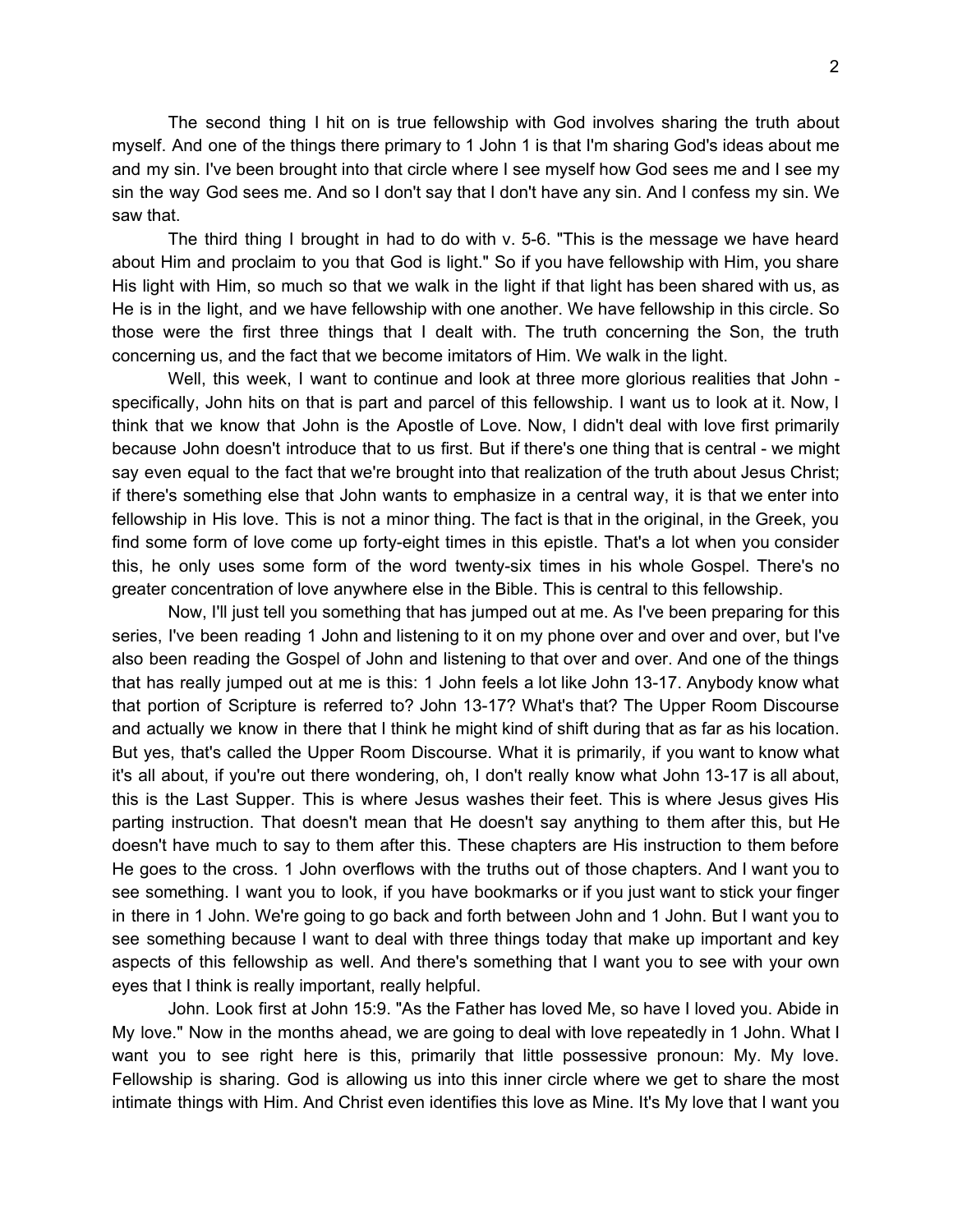to abide, I want you to stay in it. I want you to live there. I love that [possessive] pronoun! I love it! And it shows up three times. Or at least possessing three different aspects of our fellowship.

Look at 14:27, back just a chapter. "Peace I leave with you." Not just any peace. "My peace." Here's this fellowship. Christ is calling us to it. You've got to see, I was telling you before, salvation is so much more than: I'm not going to hell. He's saying I want you to live in My love. Abide there. I've got something else that's Mine that I'm going to share with you too. "Peace I leave with you... My peace I give to you."

And I want you to see this again. Look back at John 15:11. "These things I have spoken to you that My joy may be in you and that your joy may be full." That's what I want to look at today. Love and peace and joy. These are so essential to the fellowship that we have.

Well, let's think about love. Remember, remember! Everybody has to stay on the same page here and remember, keep this in mind. We're simply asking the question as to why John introduces this term "fellowship." Why? When he's wanting to tell us about eternal life and he's telling us: We saw Him. We held Him. We heard Him. We're touching, we looked upon, we gazed. We are here to tell you, we are witnesses of this. And he's bringing in fellowship. Why? Why? What do we have in common with God? And what is it that God shares with those He draws into this intimate circle of fellowship?

And the first thing I want us to think about today is this one: God shares His love with us. And you know what? It doesn't overwhelm us. I thought about that. You know, a lot of times when I'm studying I imagine myself here. And I imagine your faces. And I thought, you know when I say that, nobody's going to jump up and down. It doesn't overwhelm us, and you know why it doesn't? Because one of two things is true. Lost and even saved, naturally, we expect it. We just expect it. Or, there's a second reason. And this tends to plague, I think, more Christians than it does the lost man is Satan would be glad to have you expect God's love while you're lost, but once you're saved and you really are in that realm, then he would have you doubt it, right? We were under the other extreme and we question whether His love is really upon us. But you know what, either way, whether you expect it or whether you doubt it, what does it do? It drains the excitement and wonder out of it, doesn't it?

Well, think about 1 John. Forty-eight times he's going to hit on this. There's no question that love is uppermost in the mind of John. Love is central to this fellowship. And I want you to think about this circle of love. Look in 1 John. Now keep your finger in John. Like I say, we're going to go back and forth to John and 1 John. But in 1 John 4:8, some real plain words. "Anyone who does not love does not know God because God is love." And you know what's so interesting to me about that verse? It doesn't say who you love. Now, there are other places it talks about who we love as Christians, but right here he's saying this: if you don't love, you don't know God because God is love. You know much like you get brought into this circle of intimacy with God, it's a circle of light, and that light will transform you so that you walk in that light the way somebody in the light walks. The thing is this circle is also a circle of love. God is love. And if you've been brought into fellowship with Him, you will love.

And it's so positive, it's so certain that "anyone who does not love does not know God." You're not in fellowship with Him. Who do we love? Oh, especially those within the circle. That doesn't mean we don't have a love for the lost, but there is such a unique love within the circle. John hits every conceivable exchange and reception of love - giving and receiving of love within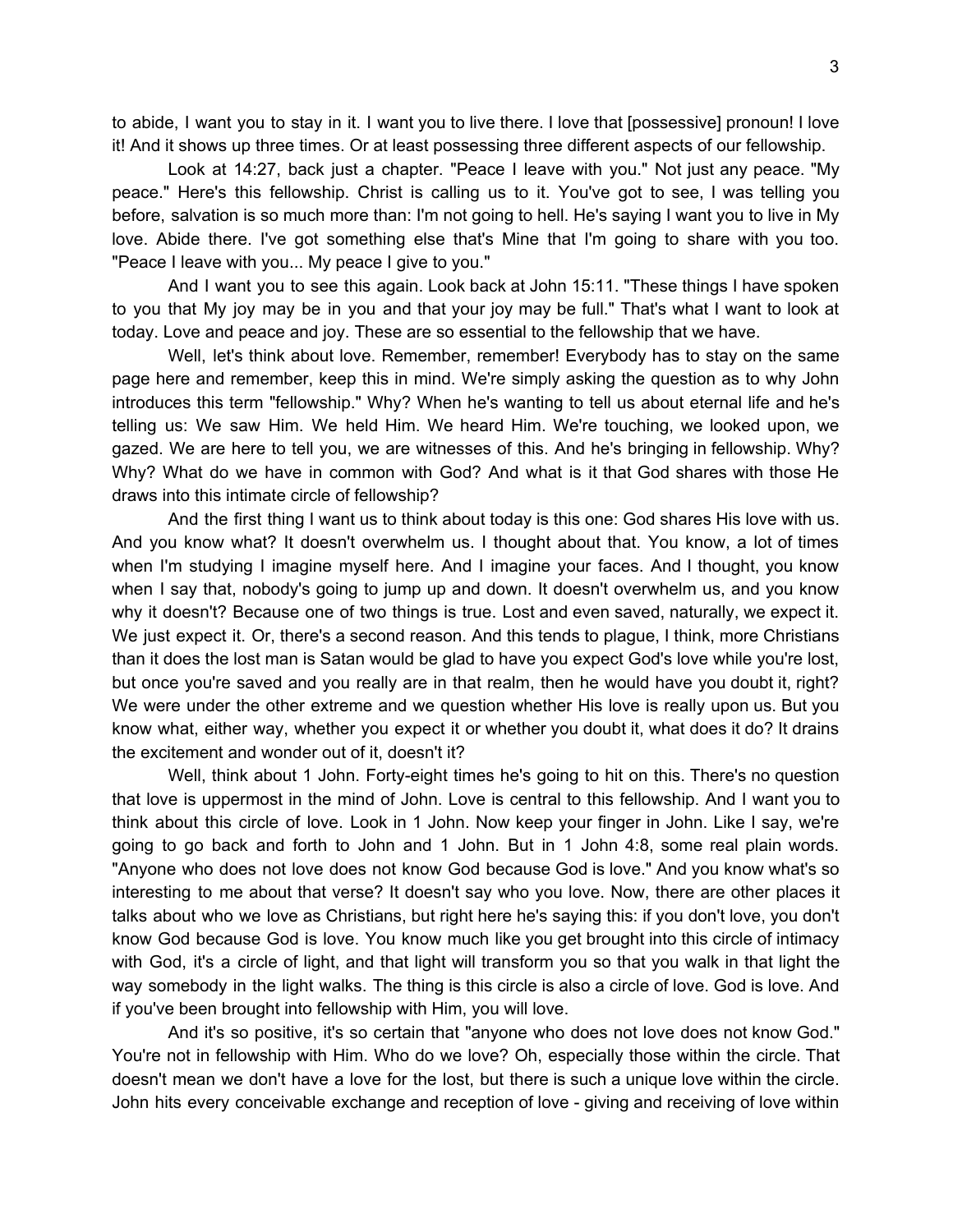the circle. He does it in a way nobody else does. Throughout his writings, don't look at all these, but just listen to me. Oh, he loves to tell us that the Father loves the Son. And I'm not going to be exhaustive on this, but John 3:35, "The Father loves the Son and has given all things into His hand." John 5:20, "The Father loves the Son and shows Him all that He Himself is doing." John 10:17, "For this reason the Father loves Me," Jesus says, "Because I lay down My life that I may take it up again." John 17:24, "Father, I desire that they also whom You have given Me may be with Me where I am to see My glory that You have given Me because You loved Me before the foundation of the world." And check this one out, John 17:23, just listen to this: "I in them and You in Me," Jesus is praying to His Father, "that they may become perfectly one so that the world may know that You sent Me and loved them even as You loved Me." Now I'm showing you the Father's love for the Son, but what's amazing is the Father loves us even as the Father loves Christ. Take that "as" how you will. To the extent? It can mean that. What I'm telling you is whatever you want to do with that, we are coming into a circle where some way that means something! Does it mean that He loves us as much as He loves the Son? We're getting drawn in to the very Triune love here.

John tells us that the Son loves the Father. John 14:31, "I do as the Father has commanded Me so that the world may know that I love the Father." The Father loves those He saves. John 16:27, "For the Father Himself loves you." What's so amazing to me is how many of these verses, love between one member and another member within this circle - it's just not limited. It's like that love is expressed, but another one is expressed. Father, You love Me, but I want it to be known that You love them like You love Me. Here the Father loves who He saves, but it says that "the Father Himself loves you because you have loved Me." The Father loves the believer. The believer loves Christ. 1 John 4:10 "And this is love, not that we have loved God, (but we have), but that He loved us and sent His Son to be a propitiation for our sins." 1 John 4:16, "So we have come to know and to believe the love that God has for us. God is love. Whoever abides in love abides in God and God abides in him." We have the Son's love for the saved. James was talking about Paul's love for the Philippians being a manifestation of the affection of Christ Jesus. Did you know Christ has an affection for His people? Listen to this, John 13:1, "Having loved His own who were in the world, He loved them to the end." John 15:9, "As the Father has loved Me..." (listen to this) "As the Father has loved Me, so have I loved you. Abide in My love." The Father loved the Son and so has Christ loved His disciples. 1 John 3:16, "For by this we know love, that He laid down His life for us, and we ought to lay down our lives for the brethren." He loved us. We should love the brethren.

You see that the saved love the Father. 1 John 5:1, "Everyone who loves the Father loves whoever has been born of Him." You have the Christian loving God the Father, the Christian loving his fellow Christian. The saved love the Son, John 14:21. "Whoever has My commandments and keeps them, he it is who loves Me, and he who loves Me will be loved by My Father." You love Me, Jesus says, and you will be loved by My Father. "And I will love you." "I will love him and manifest Myself to him." So often, this love is just so intertwined. It's going back and forth. "The Father Himself loves you because you have loved Me," John 16:27, "and believed that I came from God." (incomplete thought) John hits on all these like none of the other Gospels does. A literal world of love. And then of course, we have the saved loving the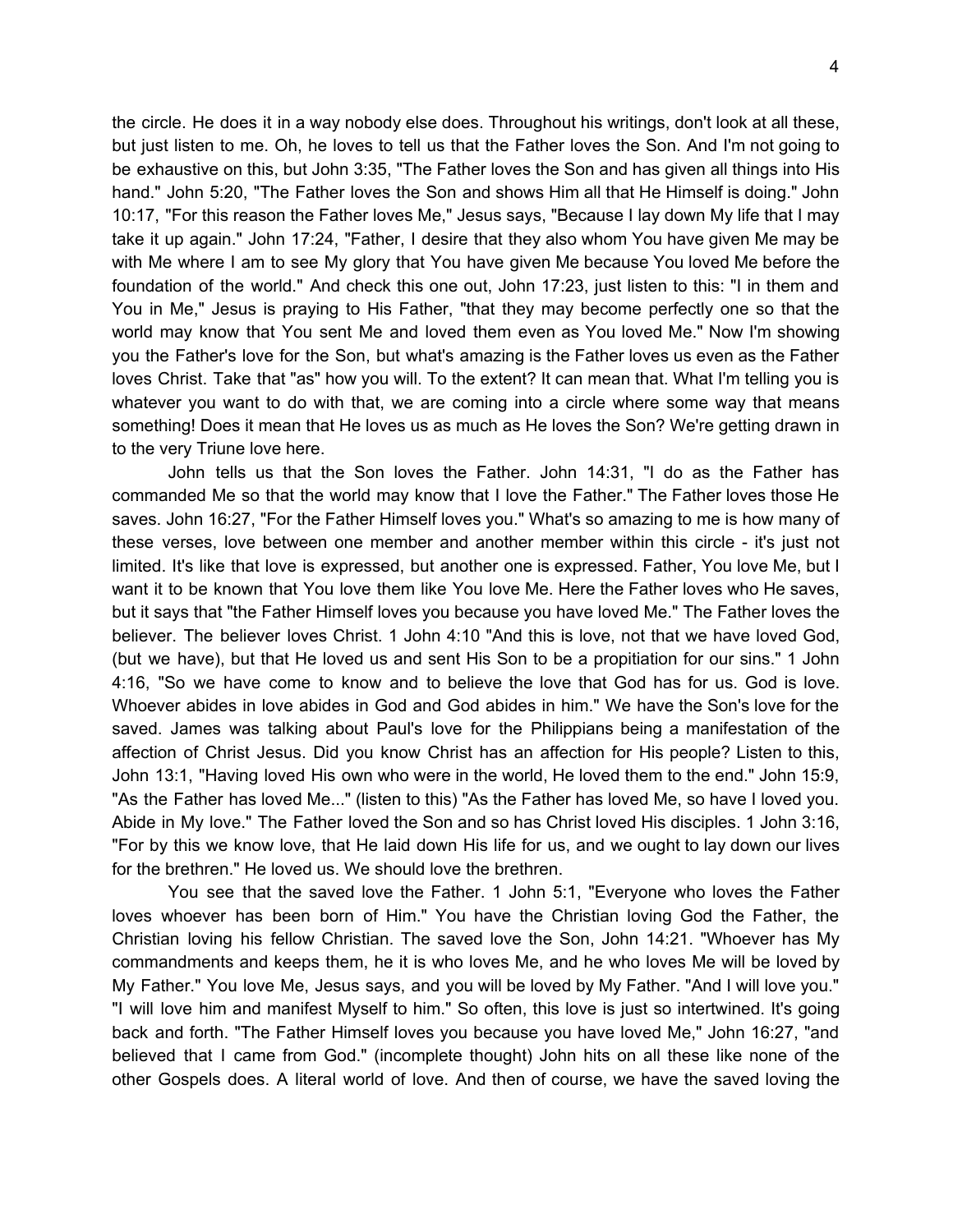saved. John 13:35, "By this all people will know that you are My disciples if you have love for one another." 1 John 4:7, "Beloved, let us love one another."

Now, here's what's interesting to me. I was thinking about fellowship and I thought, you know, fellowship can also be translated partnership. And I thought about two guys that have partnership. They can own a business together. And that's what they have in common. They both own it together. I was just listening last night to a news report about a couple. You know, Al Mohler does these news briefs and he was talking about a couple that are married, but this is this modern family model, they're married, but she has a relationship with another woman; he has a relationship with other men, but they stay married and sleep in separate bedrooms and that's their family so that they can raise their common child together. And you see, in some way, we could say well, there's a partnership in the sense that they share the same child together, but we would look at that and we would say something is lacking. And a partnership in business is not the deepest expression of fellowship.

You know what's very interesting? James hit on this reality in Philippians. It jumped out at me because this is along the lines of my thinking. Paul says this to the Philippians: You alone have reached a level of fellowship with me by giving and receiving. (incomplete thought). Paul would not have said that I don't have fellowship with any other church. But he could say, Philippians, I have a fellowship with you in a way that I don't have fellowship with anybody else. Why? Because there's been giving and receiving. You know, the most intimate expressions of fellowship take place when there is actually a giving and receiving. Think about that in marriage, right? A marriage where we just have some things in common, like a common child, well, that may be one level. But the more intimate it is, the more they're giving and receiving from one another. And you think about what God is bringing us into - this circle. I am His and He is mine. He's given Himself to us. We give ourselves to Him. Brethren, giving and receiving. Giving and receiving. I want you to think about this. You need to receive the Father's love. You need to receive God's love to be in the most innermost realm of this fellowship. Receiving. Give and receive. Receiving is so essential to this.

Brethren, listen to this, and I want you to look at this. If you've been holding your place back in John 16, go back there. Brethren, we must receive the love of God. That is to be a healthy church. That is to be intimately in this fellowship. That is to be abiding in this inner realm. In John 16:26, Jesus says, "In that day..." Again, this comes out of that Upper Room Discourse. "In that day, you will ask in My name. I do not say to you that I will ask the Father on your behalf." What? Where's He going? You're not going to ask on our behalf? We need You as an intercessor. Where's He going with this? Well, He's wanting to point out a very sweet truth. Verse 27, "For the Father Himself loves you because you have loved Me and have believed that I came from God." Jesus says, look, I'm not teaching you, I'm not instilling in you the fact that you need to ask in My name in any way, shape, or form because the Father is reluctant. I don't need to convey your requests to the Father because He needs to be warmed up towards you. I don't need to ask Him to love you or be kind to you. He Himself feels only love for you already. Brethren, you have to understand what it means to be saved and to have this eternal life. This is the heart of this eternal life. To be drawn into this inner circle where all is love. The Father loves the Son and the Son loves the Father. The Father loves the children of God and the Son loves the children of God and the children of God love the Father and they love the Son and they love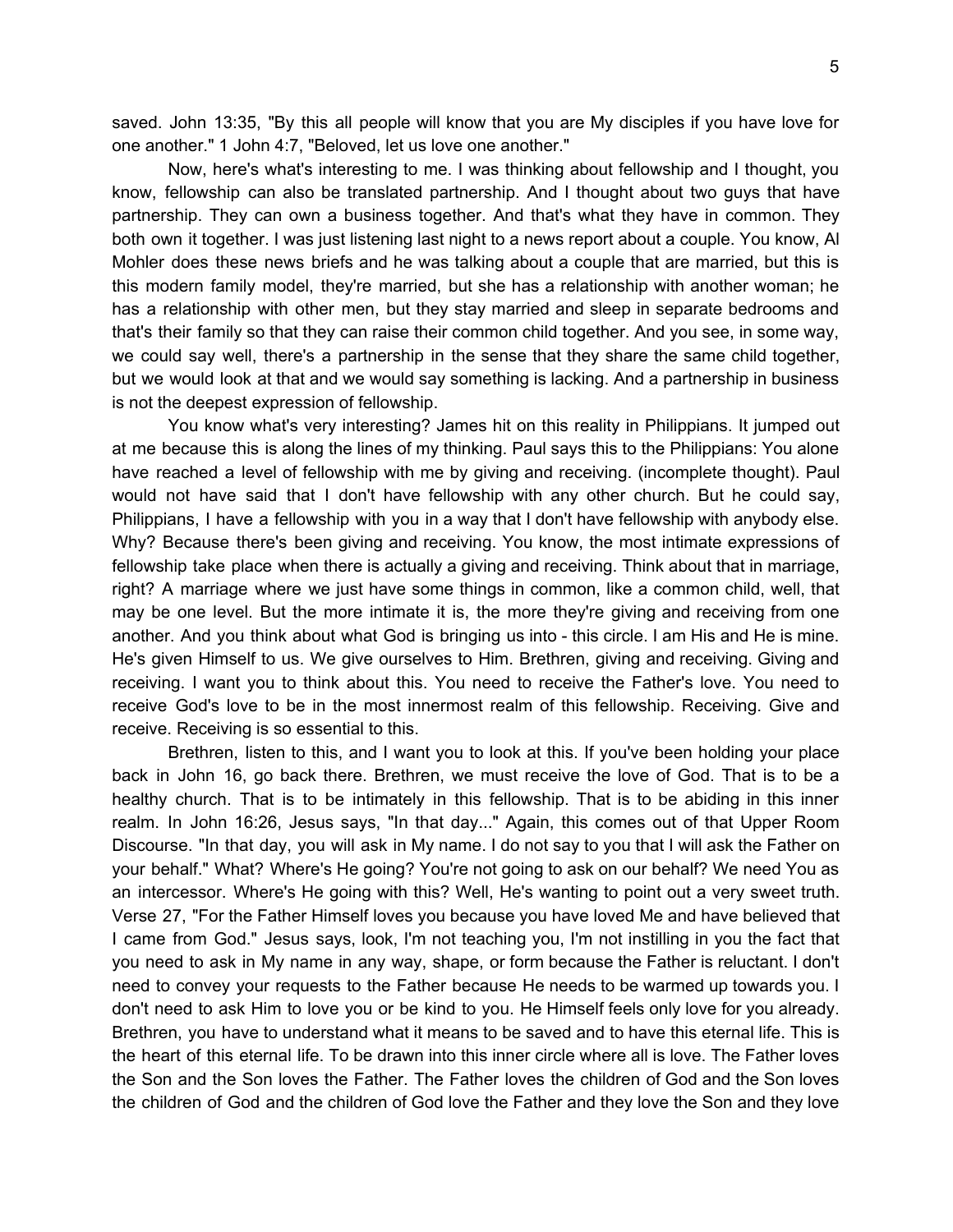one another. And to be drawn into this, there is this giving and there is this receiving of love. And Jesus wants to leave His disciples with this reality as He's going out of this world. Jesus is teaching us that the saints are to see God as full of love towards them.

But you know what? It's sadly not the case for many Christians. They often hesitate to believe in this. Christians are often questioning within themselves whether God does truly love them. And can you see? That hinders fellowship at the deepest level. You know if you've got a guy who is always calling into question the love of a woman, always calling it into question, does that help their fellowship? If she is constantly giving expressions of that love, and affirming by her words, I love you, and yet he always calls it into question, that harms it. This is a relationship with a Person - or we might say with three Persons. We have a relationship with the Trinity. And it's not meant to be this vague, ambiguous, far off type of relationship. We are being beckoned to abide in the inner recesses of this circle of love.

Is this not an area where many of us need to grow? How many Christians, you have dark and disturbing thoughts about God's love towards you? And then God comes along and He gives us texts. He says to His Son: Tell them I love them in John 16:27. Tell them! Assure them that they are to pray in Your name, but not because I'm aloof from them; I'm far off, I'm the god of deism towards them. Nothing of the sort. God comes along and says: My Son, tell them, tell them My love. Tell them I want them to rise above, I want them to come up here and abide in My love where all is rest. I want them to come up here and live above fears and anxieties and the storms and the clouds that so often tend to engulf them. Come up here and rest your souls in this. This is clearly what God is saying! Come up here. It's most definitely God's will. You need to understand, it is God's will that we see Him as every bit the loving Father. Every bit. Does He not assure us of that love by giving us His Son? Did He not? Did it not say in 1 John 4:9, "In this the love of God was made manifest among us..." God says this to us: My children, here is My love manifest. I gave My Son for you. Does He not assure us of His love by making us children? Again, 1 John 3:1, "See what kind of love the Father has given to us that we should be called the children of God." He comes along and He says I'm wanting to convince you of My love. I gave you My prized possession. I gave you My Son. This inner circle of My love - it's My family. I've made you My children. That's the manner of love I have for you. Does He not assure us of His love by putting - in some way, He is putting His love for us on par with or on a level with the love He has for His Son. Do you remember John 17:23? "I in them, You in Me, that they may become perfectly one, so that the world may know that You sent Me and love them even as You loved Me." Christians themselves have been caught up into the love of the Father for the Son. God does not intend to have us run around scared all the time and insecure, malcontent, and unfulfilled. You're loved by the Almighty Himself with the very same love He reserves for His Son.

And what response does He want from us? When a husband takes a wife and pours his love on her, what response does he want back? It's no different with God. Does God want a relationship with us? Does He want fellowship with us where He only gives? Look, God does not need anything from us to become fulfilled. And yet, there's no mistaking it, God wants our love. God wants it. That's the response to God's love that He looks for in us. He wants us to love Him in return. Surely it's so. Is that still not the greatest commandment? He wants us to love Him with all our heart, mind, soul, and strength. But brethren, He wants it to truly be love. He wants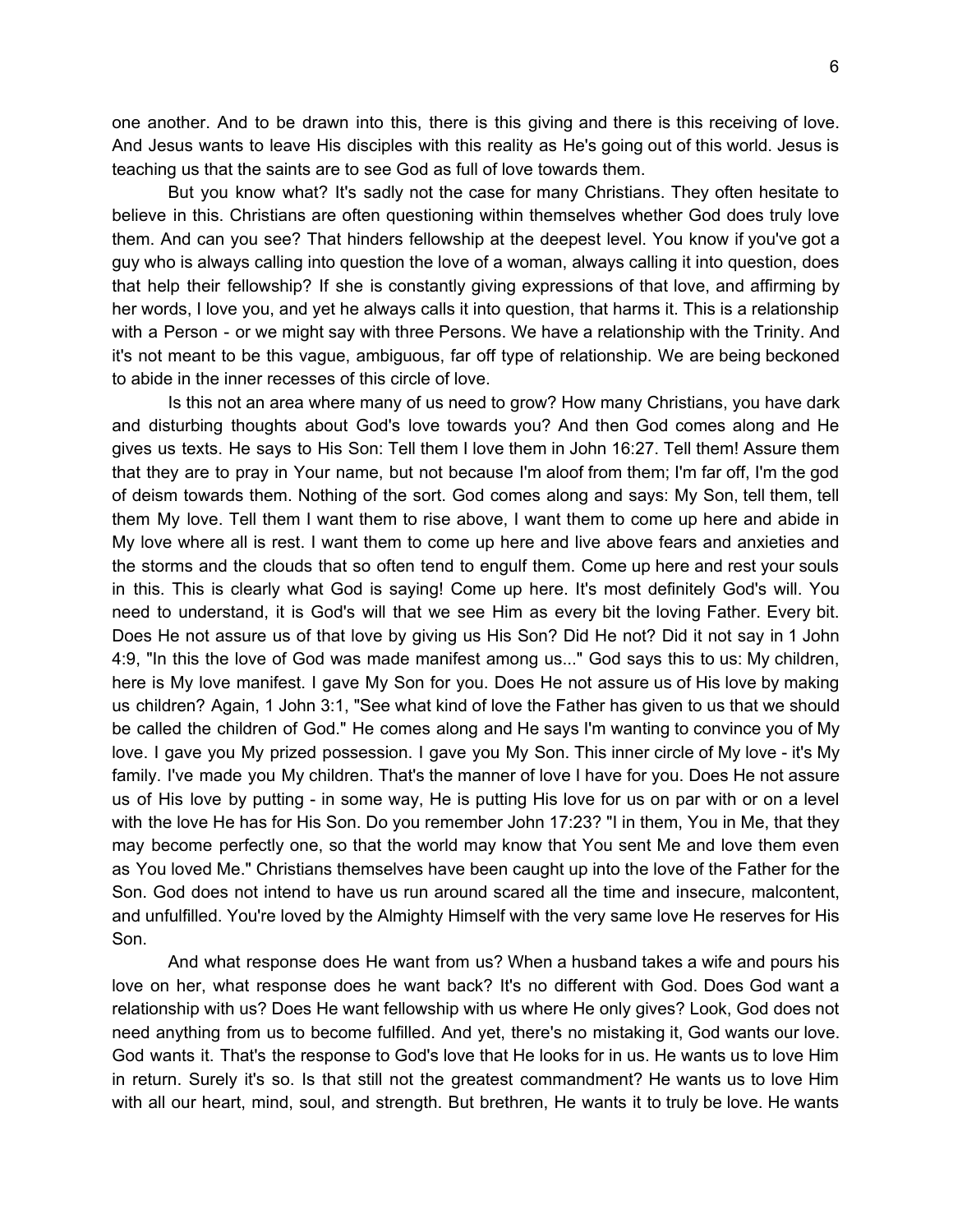us to love Him with all of our being, but He wants it to truly be love, not this dry formal thing. He wants a heart aglow for Him. He wants us to delight in Him. That's what He wants. That's the response He wants. And when the believer recognizes God's love and he receives it and delights, think about it, You have a believer who's recognizing: Wow! God loves me! And the response is that when he recognizes such love and he receives it; he takes it, oh, I believe it! I relish in that. He delights in it. He ponders it. He meditates on it. And then he returns that love by a desire to be with God and commune with God and delight in God and to be close to that object. Brethren, when you make decisions in your life because they center around your delight and your affection for God, He is most glorified. Undoubtedly He is! When you make decisions in your life to do this or to do that, He's not looking for legalism - when you do things because it's like: Well, I have to keep this stringent list of rules. You know when you grit your teeth. That's not it. But when you say, you know what, I'm going to do this in my life because I love Him... I'm going to do this because I don't want any shadow to pass between He and I. God is delighted in that! When we're giving and receiving love with God, that is fellowship with God.

But I know with some of you, there's this fear, there's this dread because you come along and you say, well, my fear and my dread is there because I don't know if His love is towards me. And you're trying to convince me that His love is towards me, but I know His wrath is towards lots of people and I read in the Bible that there are a lot of people that are deceived. That's where I'm troubled. You're trying to convince me that I should believe that God loves me, but what if I wake up one day and I find out that I wasn't in the inner circle at all? I was trying to make myself believe something that wasn't true. Well, listen, I would just say this as I pass out of this section. Remember John 16:27, "For the Father Himself loves you." Why? "Because you have loved Me and have believed that I came from God." Look, I would just say this, if you are trusting the Lord, if your faith is in Him, if you're clinging to Him and He is your only hope, and there has been a love in your soul awakened, a love awakened for Christ, a joy in Him and appreciation for Him, you find a beauty in Him, a draw towards Him, and your rest is in Him, The Father's love is yours. If you're not there; if you're not resting in Him, then no, you don't have rights to this love. You remember what's happening in 1 John. You believe what John is setting forth about Christ to enter this fellowship.

Anyways, let's move on. The next thing I want us to think about is peace. We're going to look a lot more at this love in the coming months, like I say. But peace. And of course, the peace flows from this love. It flows from a confidence in this love. Even this too, this may not excite you at first, but just hold on. I know this doesn't immediately come out of the context of 1 John, but it does come out of the text that I showed you - John 14:27. If you've got your finger still there, look at this again. John 14:27. "Peace I leave with you, My peace I give to you. Not as the world gives do I give to you. Let not your hearts be troubled, neither let them be afraid." Now the reason that this jumps out at me in such pronounced fashion, again has to do with that possessive pronoun: My. My peace. He says, "Peace I leave with you, My peace I give to you." I hope this hits you like it hits me. There's something very personal about this. And is Jesus calling this "My peace" because He's simply saying I form it and give it to you? Or might He rather be saying this? This is a peace that I personally have Myself. This is My peace because it's the very peace that I bask in under the smile of My Father. I'm bringing you into My peace.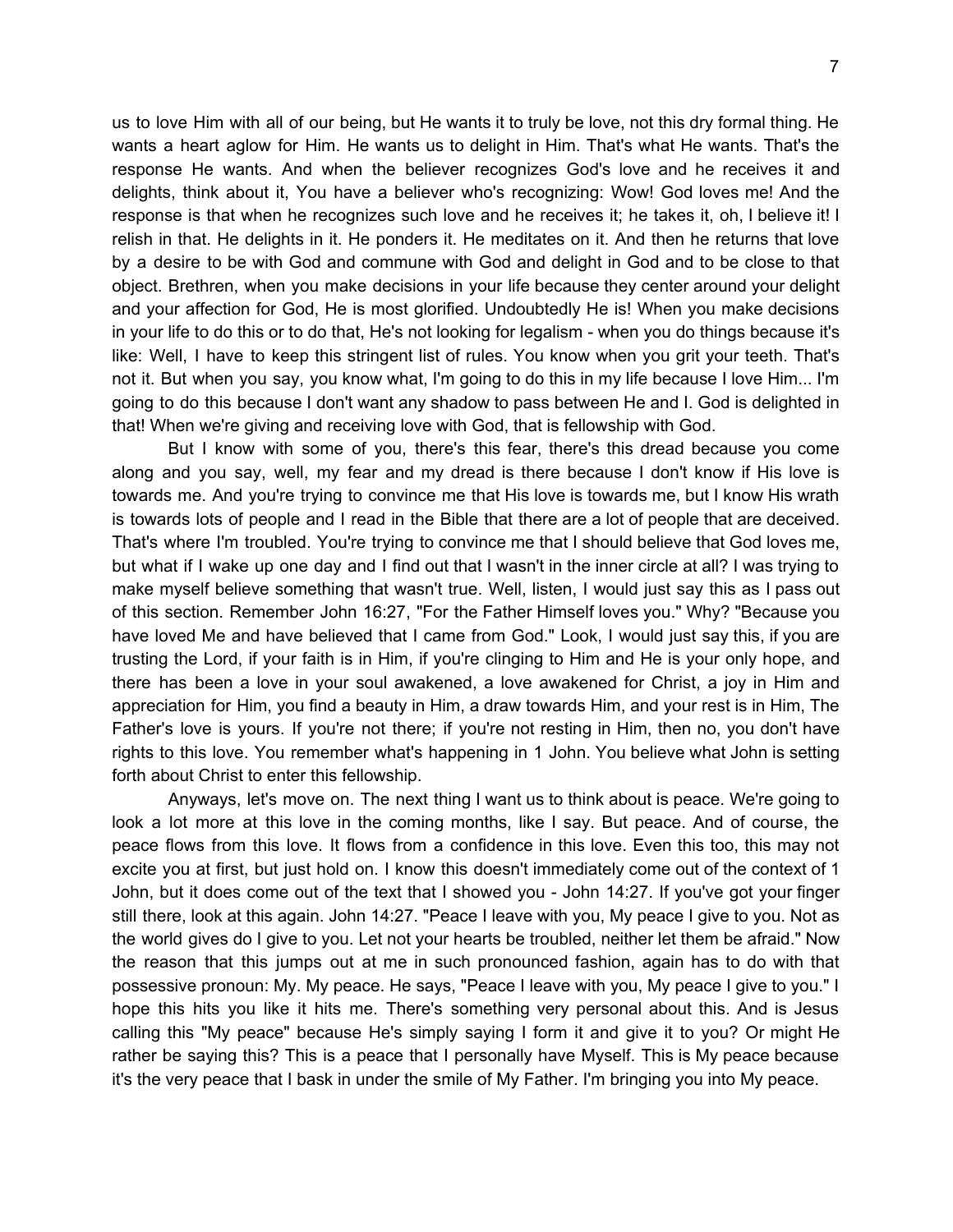Can you picture the disciples when Jesus is saying this to them? They're not at peace. Let's look at 14:1. "Let not your hearts be troubled." Why does He say that? Because their hearts were troubled. Look at 14:27 where we just read. The end of the verse, "Let not your hearts be troubled," He says it again. "Neither let them be afraid." Why? They're troubled and they're afraid. You look again over at 16:6. "Because I've said these things to you, sorrow has filled your heart." They're troubled. They have sorrow. But you know what? Our Lord is at peace. They're full of anxiety and sorrow, while our Lord is at peace in His Father's love. And you say, how do we know that? Well, we see it here too. Look at 16:32. You see His rest. The hour is coming. The cross is at hand. It's come. You're all going to be scattered. You're going to go to your homes. You're going to leave Me alone. Yet here's His confidence. Here's the source of His peace. "I am not alone. The Father is with Me. I've said these things to you that in Me you may have peace." He's saying, I do. I have it. Look at 17:23. Again, we've looked at this text already. "So that the world may know that You sent Me and loved them even as You loved Me." Jesus is just confident in this love. And you look again at 17:26, "The love with which You have loved Me may be in them and I in them." He's just confident of this love.

Jesus has been telling them - what has He been telling them? He's telling them He's going to die. He's been telling them He's going to be betrayed. He's been telling them that He's going away and they're troubled. They're sorrowful, but Jesus is calm. What? Jesus calm? You're just a few hours away from going to suffer one of the most painful indescribable deaths. Do you recognize crucifixion - yes, it was meant to kill. But it was meant to put a person in the most agonizing tortures oftentimes for days. In fact, Pilate was surprised that Jesus died so quickly. Typically, they did not die that quickly. It was a horrible way to die. Lord, peace? You're talking about peace and calm? You've got this tranquility and you're going to be scourged! You're going to be maligned. You're going to be abused. (incomplete thought) The Father's cup awaits You and You're at peace? How can this be?

Now listen, this is the kind of peace I want because two things about it: it's obviously a peace that transcends circumstances - (incomplete thought). Look, nobody has ever been on the eve of such horrors as Christ is at this moment. This is a peace that transcends all circumstances. But this is a peace I want because I don't only want that peace that transcends all circumstances, this is the peace of one who has never sinned. Do you recognize that? This is the calm - I don't want a different kind of peace than what He has. I want the peace of one who has never sinned. That's the kind I want. Isn't that the kind you want? Jesus was constantly in a peace before His Father as one who had always done His Father's will. And you see, our Lord Jesus Christ Himself is going to the cross. I want that kind of perfect peace. Jesus went to the cross to open the door for us to share that peace. What kind of peace? The peace of being in a position where I can stand before the Father as though I have never sinned. There is no condemnation. He finds no blemish in me. I wear the robe of righteousness. Jesus went to the cross that I might have His peace just like that. And it's unlike any world peace that you can find. He says it's not like the world.

Now look, the world has forms of peace. I was thinking, what just popped in my head, financial peace. People talk about that today. An officer of the peace, a justice of the peace. Peace treaties - they're always trying to get one over in the Middle East. (incomplete thought) But I thought, you know, hey, I'm good with financial peace. When it's there, I like it. Do you not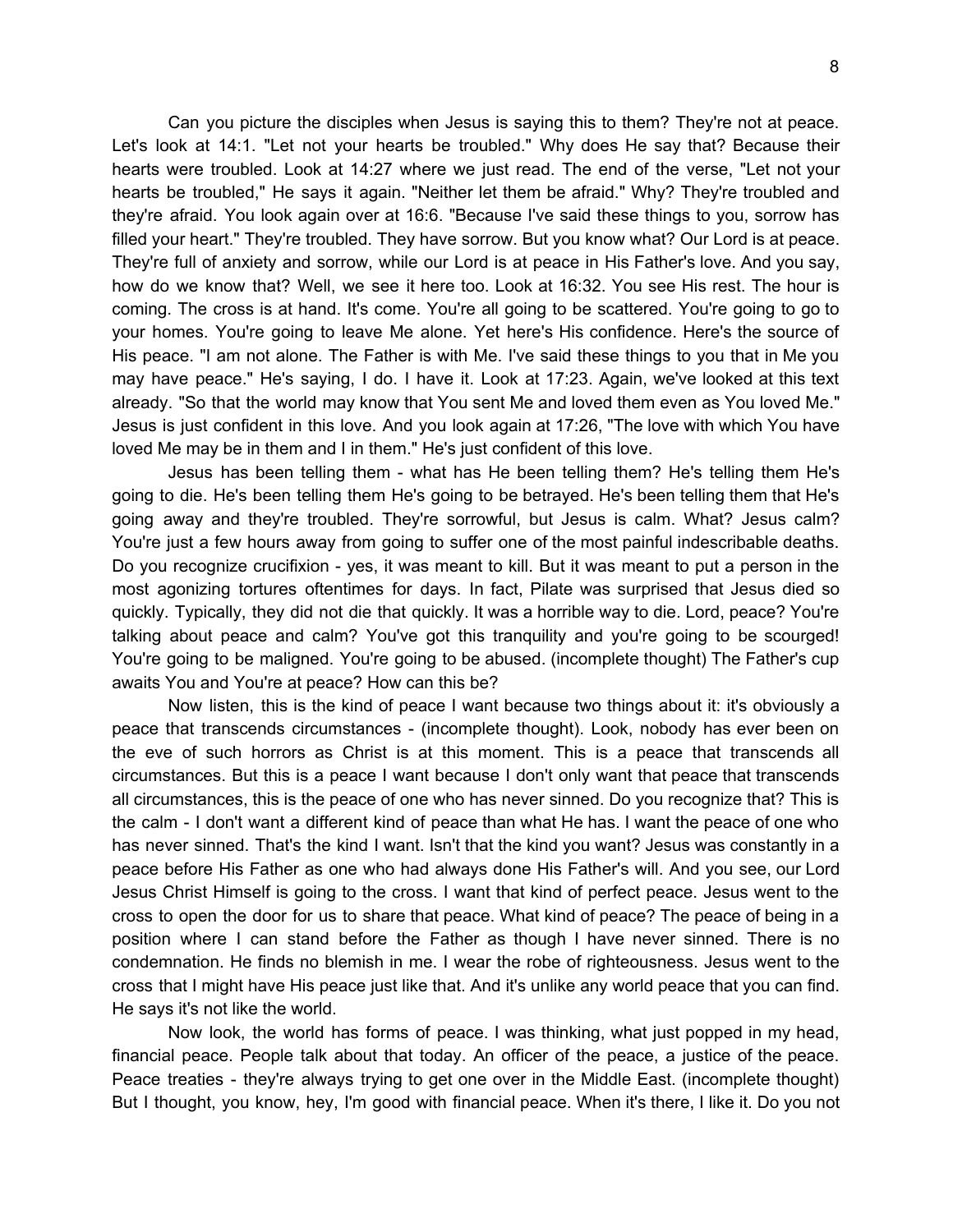like it? There are forms of peace in this world and I like to see the peace officer drive by my house. I live in an East side neighborhood. That gives me some comfort.

But you know what is the problem with all the different kinds of peace that the world gives, I'll tell you this, if there is an angry God waiting on the other side, then it's no good, whatever kind of peace it is. It's hollow. It's shallow. It's fleeting. It's just temporary. But Jesus had that, and that's what this inner circle is all about. Come in. Come in. I want you to have this peace. It is a peace where there is the confidence in the Father's love. It is a peace where there is that confidence that we are accepted by the Father. And of course, sin, sin! We still sin. He never did. He never was in a position like that. And oh, the devil is artful is using that against us. But you see, this all comes to a peace that He earned for us. It's a peace that is like the one He had. He can stand before His Father with no sin. But it's this truth of justification, oh, we've got to live on it. I'll tell you, this peace is only going to be nurtured as we thrive on, as we put our teeth into this doctrine of justification. That He laid down His life. That in the courtroom of God there is nothing against my account. There's nothing held. There's nothing to my record. There is total forgiveness. All my sins, not in part, but the whole. They're all nailed there. They're nailed to His cross. I don't bear any of them. Not a single sin. That is where this peace comes from. You can have a bad day and live in this peace. Jesus never had a bad day. He lived in the peace of His own righteousness. But you can have a bad day because you don't live in peace or not in peace before God based on your own merits. You've been brought into an inner circle that has been purchased by Christ. He is this eternal life that came into this world. He is the Word of Life. He came with the light of life. And He shines it upon us. We trust Him. And we have His love. We have His peace.

And there's one more thing. There's His joy. Look at John 15:11. Jesus not only imparts His own peace to His people, His own love, He shares His own joy. Now remember what we're talking about here. We're talking about why our relationship with God is called fellowship. It's a sharing. He shares with us His peace. Oh, what it is for a sinner to be brought where we can have perfect peace with the Father and Son. For a sinner to be able even to abide in such a place - even to visit a place temporarily, but we're called to rest there. And now there's joy. Joy. John 15:11, "These things I've spoken to you that My joy may be in you and that your joy may be full."

Now I want you to notice something. Notice the words, "I have spoken." Oh, that's key. The reason I know there's something significant about it is because He talks about My joy again. Jump over to John 17:13. And you see "My joy" again. And the thing is you find that He is again emphasizing that He speaks. In John 15:11, "These things I have spoken to you that My joy may be in you." John 17:13, "These things I speak in the world that they may have My joy fulfilled in themselves." I want you to notice that connection. Speaking and joy. Do you all see it? Both times Jesus emphasizes "My joy," He is emphasizing that He speaks. If we would have what Jesus calls "My joy" we must open our ears to what proceeds forth from His lips. Listen, our joy as Christians is His joy. And His joy is vitally connected to His words, to what He says.

Now if I may make at least a partial stab at this, there's more here, but I at least want you to see this. If I'm going to make a partial stab at what it is that Jesus says that is so key to us having His joy, I would just have you take a look at John 15:10 which comes right before 15:11 where He says, "These things I have spoken to you that My joy may be in you..." Now I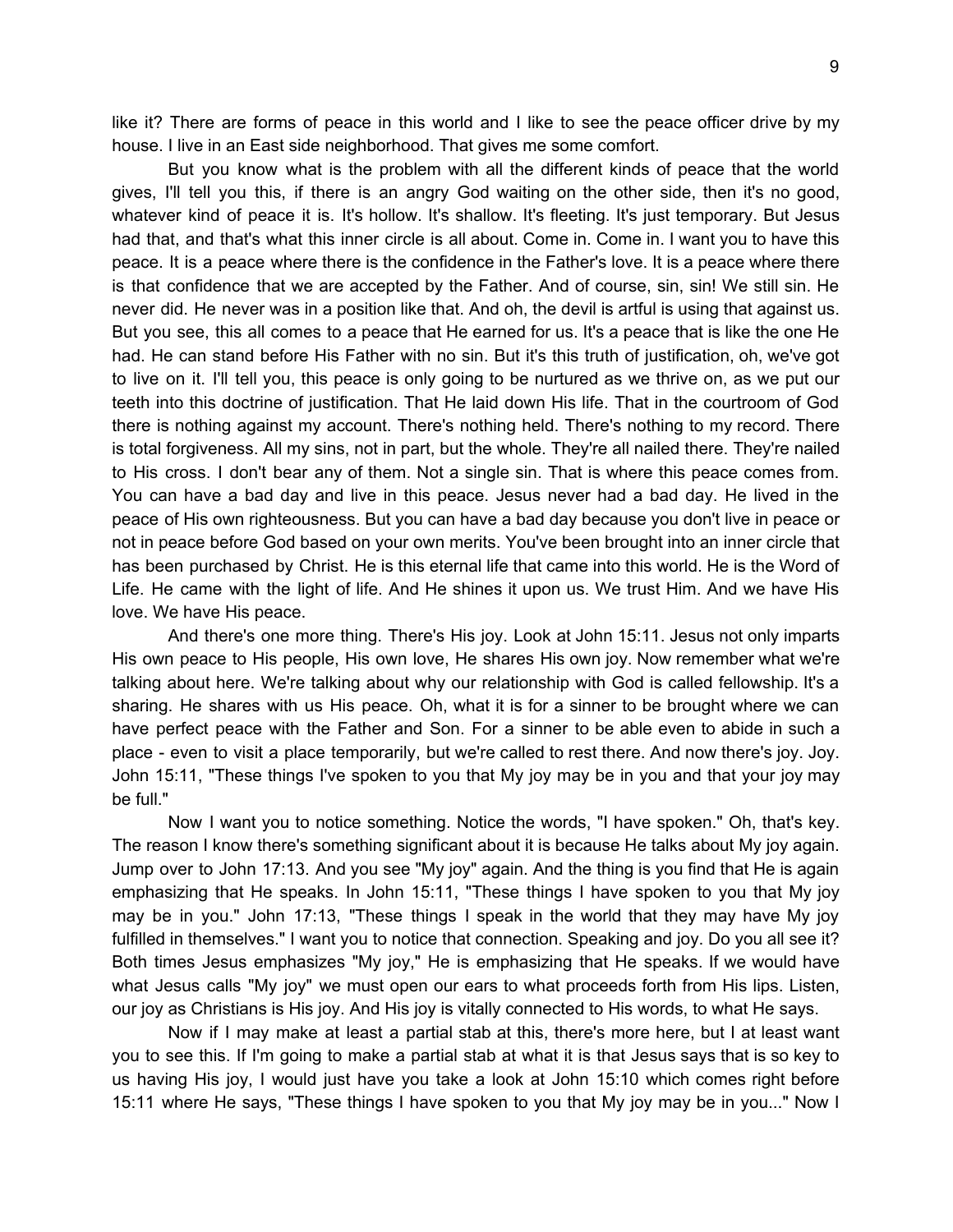recognize "these things" may go beyond the verse that was just spoken before it, but certainly the verse spoken just before it would be inclusive in these things. Notice what it says. "If you keep My commandments, you will abide in My love. Just as I have kept My Father's commandments and abide in His love." You see, we're talking about abiding in the circle of love. "These things I have spoken to you that My joy may be in you and your joy may be full."

I don't think any of us questions that the richest, deepest, most profound joys in this world are attached to love. I think we all know that. But notice, the very joy of Christ that He Himself had sprang out of obedience to His Father's commandments which centered Him squarely in those bright rays of the love of the Father. To delight in the Father, He also had communion and fellowship with Him in the Father's will. He delighted in His will. He so delighted in the Father and delighted in everything that the Father delights in and everything that the Father loves. That's what the commandments are all about. It's the will of God. It's what God delights in. It's what is consistent with His own character and His own love, His own beauty, His own holiness. The path to joy for Jesus is the same path to joy for me. He flourished there in the delights of His Father's love through obedience. And so I'm called to abide in the radiance - all this glow of Jesus' love by the same thing.

And you know what the world does, they view Christianity: Oh, it's this dry and dreary thing. Just a list of rules - that's all Christianity is. No, it's not. It's about being drawn into this very circle where the love of Christ just radiates and permeates and surrounds. And lest you fall into this idea that it's gray, joyless rule-keeping, it's not; it's a world of love. Listen, when Jesus came along, He said, "My yoke is easy." Really? A yoke sounds hard. I've got a picture in my mind of cattle yoked, going across a hot field, dusty, all day long. I don't like yokes. Let's just inquire, Lord, why is Your yoke easy? Well, because you're yoked to Me. And I'm only going to take you near the still waters and the green grass. And I'm going to smother you with My love. Anything that I call you to as far as hardship here, it's momentary light affliction and then it's going to be all glory. It's good. "My burden is light." Why? Because My love is going to be there supporting you all the way through it. You know, John says it this way: he says that "this is love, that we keep His commandments and His commandments are not burdensome." Well, no. Anytime you find a Master who floods His servants with love, following His desires are not hard. Yeah, if they're tyrants; if they're like the devil, but that's not it. The joy of Christ arises, His joy came from being loved by the uttermost supreme of all Beings. He was one with His Father. One in purpose. This is the realm into which Christ bids us. Now listen, "My love," "My peace," "My joy." You're being invited into the fullness of this, not just temporarily - abide there. "Abide in My love," He says. The Father says: I love you. The Son says: I love you. The Spirit says, even though we haven't dealt a lot with the Spirit, the Spirit says: I love you.

Next week is where we get to the practical end of this. I've got lots of application. Next week, I want to ask you the question: How is your fellowship with God? I want a whole sermon dedicated to the practicalities of all this. I'm afraid that striving for intimate fellowship with the Father and with the Son is very much neglected. I want us to think about that. I hope you all prayerfully come back, gather together again next Sunday. Look, no matter how long it's been since you first came to faith in Christ, you need to guard your fellowship with God. You need to guard it. And there is a subjective aspect to this fellowship. And I want to look at it. You need to guard your relationship with all three Persons of the Godhead. Losing one's first love is a